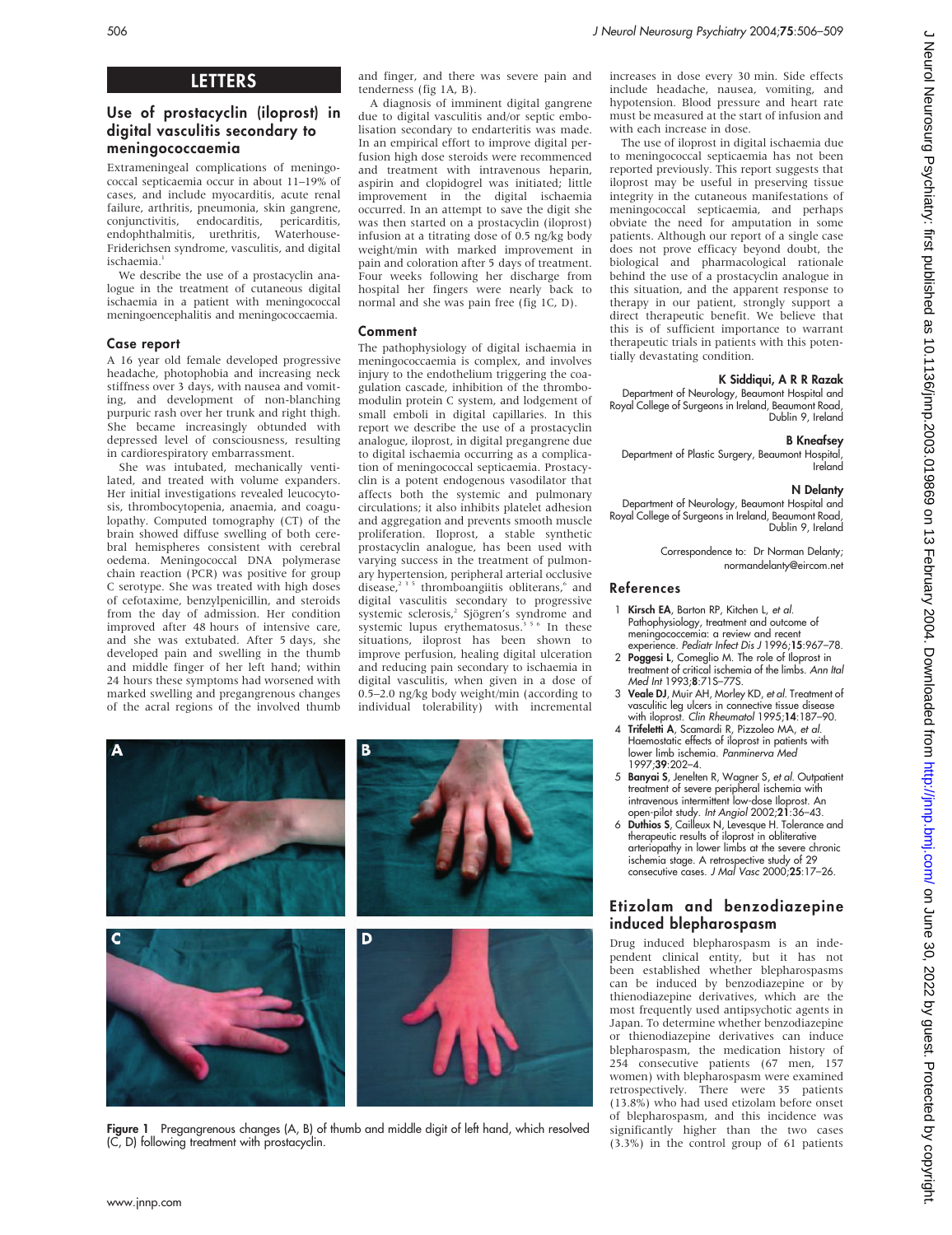that had used etizolam ( $p<0.05$ ) before onset of hemifacial spasms. Other psychotropics were used in 53 patients (20.9%) prior to development of blepharospasm, and this was significantly higher than those who had used other psychotropics (6.5%) in the control patients  $(p<0.01)$ . The patients felt asymptomatic following termination of etizolam or benzodiazepines in five patients who had noted increased blinking and difficulty keeping eyes opened after a relatively short duration of the drug use. Significantly more women were seen in both groups pretreated with etizolam ( $p<0.05$ ) or other psychotropics  $(p<0.001)$  when compared with the group with no drug history. We conclude that prolonged administration of etizolam or benzodiazepines can induce blepahrospasms, especially in women.

Blepharospasms and Meige syndrome are loca1 dystonias that can result in functional blindness and can develop in patients taking<br>various neuroleptic agents.<sup>1-3</sup> In Japan, benzodiazepines, which are prescribed most frequently for patients with insomnia, psychosis, and depression have not been included in these neuroleptic agents. Ethizolam, a thienodiazepine derivative, is a popular anxiolytic with a high affinity for benzodiazepine receptors.

We have had several patients who used benzodiazepine derivatives before the onset of blepharospasms, and we have thus hypothesised that benzodiazepine usage will induce blepharospasms. To test this hypothesis of a causal relationship between the drug and disease, we conducted a detailed drug history for patients with blepharospasm.

We retrospectively examined the medication history of 254 consecutive patients (187 women and 67 men) before and after the onset of blepharospasm. These patients had two or more of the following characteristics; (1) could not generate rapid voluntary blinks but blinked frequently with spasmodic eyelid movements, (2) had high frequency or irregular, involuntary blinking, (3) had difficulty in maintaining their eyes open while walking or watching television, and (4) complained of photophobia or dry eyes. Exclusion criteria were; (1) exact medication history not available from the chart, (2) had irritated or painful ocular surface disease, and (3) dropped out before the six month follow up examination.

For control, the medication history of 61 age matched patients (17 men/44 women) with hemifacial spasm was examined. The spasm resulted from vascular compression and was not related to any central nervous system disorder.

Etizolam was taken by 35 of the 254 patients (13.8%; 7 men, 28 women) before the blepharospasm developed, and only two of the 61 control patients (3.3%) before the hemifacial spasms. This difference in the incidence was statistically significant (p $\leq$ 0.05, Yates' correction of  $\chi^2$  test).

Other psychotropic drugs had been used in 53 patients (20.9%; 6 men, 47 women) before development of blepharospasm. This incidence was significantly higher than that of the control group where three of 61 patients (5.1%) had taken other psychotropic drugs before the development of hemifacial spasm ( $p \leq 0.01$ . Yates' correction of  $\gamma^2$  test).

The mean age of the group with a history of using etizolam was 51.6 (SD 14.0) years with a range of 27 to 75 years. These patients were slightly younger than the patients who had not used etiozolam (55.2 (SD 11.2) years) but the difference was not statistically significant  $(p = 0.10,$  unpaired t test).

Thirteen patients had used only etizolam (table 1), and another 21 patients had also received other drugs; 11 received a benzodiazepine derivative, three had major tranquilizers, and seven had received both tranquilizers and etizolam.

The duration of etizolam use before the onset of blepharospasm was more than one year in 28 patients, and over five years in 13 of these 28 patients. The average dose of etizolam could be determined in 20 patients; 10 patients received 0.5 mg/day or less, five received 1.0–1.5 mg/day, and five received  $>2.0$  mg/day.

Three patients noted an increase in the frequency of blinking and difficulty keeping eyes open within 6 months of etizolam use, and they stopped using the drug. Two of them felt a gradual improvement and became asymptomatic. In total, the drug was either stopped or the dosage was decreased in 16 patients including the two patients. Seven of the 16 patients reported that the symptoms of blepharospasm improved.

In the group that received psychotropics other than etizolam, the mean age was 56.3 (SD 15.8) years with a range of 23 to 79 years. This was not significantly different from the group with no drug history  $(p = 0.58,$ unpaired  $t$  test).

Except for two patients treated with major tranquilizers only, benzodiazepines were prescribed for 51 patients who developed blepharospasm, 16 of whom were taking benzodiazepines alone. The duration of use

| Table 1              |     | Patients taking etizolam alone prior to development of blepharospasm |                  |                  |                     |  |
|----------------------|-----|----------------------------------------------------------------------|------------------|------------------|---------------------|--|
| Onset age<br>(years) | Sex | Dose (mg/day)                                                        | Duration (years) | Drug use stopped | Outcome*            |  |
| 68                   |     | $0.25/2$ days                                                        |                  | Yes              | Improved 1          |  |
| 28                   |     | $0.5/2$ days                                                         | month            | Yes              | Improved 2          |  |
| 58                   |     | $0.5/2$ days                                                         |                  | Yes              | Improved 1          |  |
| 51                   |     | $\cap$ $\in$                                                         | جناء دوره د      | $V_{-2}$         | د امين مس <u>ين</u> |  |

| 51 |   | 0.5 | 2 months        | Yes               | Improved 2 |
|----|---|-----|-----------------|-------------------|------------|
| 57 | M | 0.5 | 10 months       | Yes               | Improved 1 |
| 63 |   | 0.5 |                 | Changed drug      | No change  |
| 62 |   | 0.5 | 17 months       | Yes               | No change  |
| 41 |   | 0.5 |                 | Yes               | Improved 1 |
| 28 |   | 0.5 |                 | <b>No</b>         | No change  |
| 52 |   | 0.5 |                 | Yes               | No change  |
| 67 |   | 1.0 |                 | Reduced to 0.5 mg | No change  |
| 57 |   | 1.0 | $\overline{12}$ | <b>No</b>         | No change  |
| 42 |   | l.5 | 10              | Yes               | Improved 1 |
|    |   |     |                 |                   |            |

\*Follow up period >6 months. Improved 1: patient reported improvement but still required botulinum toxin. Improved 2: patient became asymptomatic without any further treatment.

of benzodiazepines before onset of blepharospasm was over one year in 44 patients, including 19 patients with over five years of usage. Two women given benzodiazepine for 1–2 months and one woman with a two year drug history became asymptomatic after termination of the drugs, without any further drug or botulinum toxin treatment.

The number of women was significantly higher in the group who had received etizolam (seven men, 28 women, p<0.05,  $\chi^2$  test) than in the group with no prior use of medication (54 men, 82 women). There were significantly more female benzodiazepine positive patients (six men, 47 women,  $p$ <0.001,  $\chi^2$  test).

Blepharospasm is a female dominated disease, and in the two groups, with no prior use of etizolam or usage of other psychotropics, there were significantly more women when compared with the group with no drug history.

Although the pathogenesis of blepharospasm is not known, abnormalities of cortical or subcortical neural pathways have been suggested<sup>4</sup> A down regulation of GABAA receptors<sup>5</sup> involved in the neural circuits due to prolonged treatment with ethizolam or benzodiazepine may induce impairment of normal blinking. In any case, ophthalmologists and neurologists should remember that prolonged administration of ethizolam or benzodiazepines is a risk factor for blepharospasm especially in women. Thus, a careful medication history should be made before more expensive neurological tests are performed.

#### M Wakakura, T Tsubouchi, J Inouye Department of Neuro-ophthalmology, Inouye Eye Hospital, Tokyo, Japan

Correspondence to: Dr M Wakakura, Inouye Eye Hospital, 4–3, Kanda-Surugadai, Chiyoda-Ku, Tokyo, 101-0062, Japan; wakakura-m@inouye-eye.or.jp

### References

- 1 Weiner WJ, Nausieda PA, Glantz RH. Meige syndrome (Blepharospasm or blepharospasmoromandibular dystonia) after long-term neuroleptic therapy. Neurology  $1981;31:1555-6$ .
- 2 Jankovic J, Ford J. Blepharospasm and orofacialcaervical dystonia: clinical and pharmacological tindings in 100 patients. *Ann Neuro*<br>1983;**13**:402–11.
- 3 Mauriello JA, Carbonaro P, Dhillon S, et al. Druginduced facial dyskinesias. A study of 238 patients. J Neuro-ophthalmology 1998;18:153–7.
- 4 Baker RS, Andersen AH, Morecraft RJ, et al. A functional magnetic resonance imaging in patients with benign essential blepharospasm. J Neuro-ophthalmology 2003;23:11–15.
- 5 Klein RL, Harris RA. Regulation of GABAA receptor structure and function by chronic drug treatments in vivo and with stably transfected cells. Jpn J Pharmacology 1996;70:1–15.

## Pure motor stroke with major involvement of the index finger

A selective weakness of a particular group of fingers due to cortical infarction has been reported by several authors. $1-3$  This finding is related to the controversy over the somatotopic organization of the primary motor cortex (M1). Traditionally, a discrete somatotopic arrangement for individual fingers, with the radial fingers represented laterally and the ulnar fingers medially, has been assumed. However, recent theories have suggested functional overlapping of the cortical representation of the fingers. We describe here a case presenting with major weakness of the index finger due to a cortical infarction confirmed by MRI.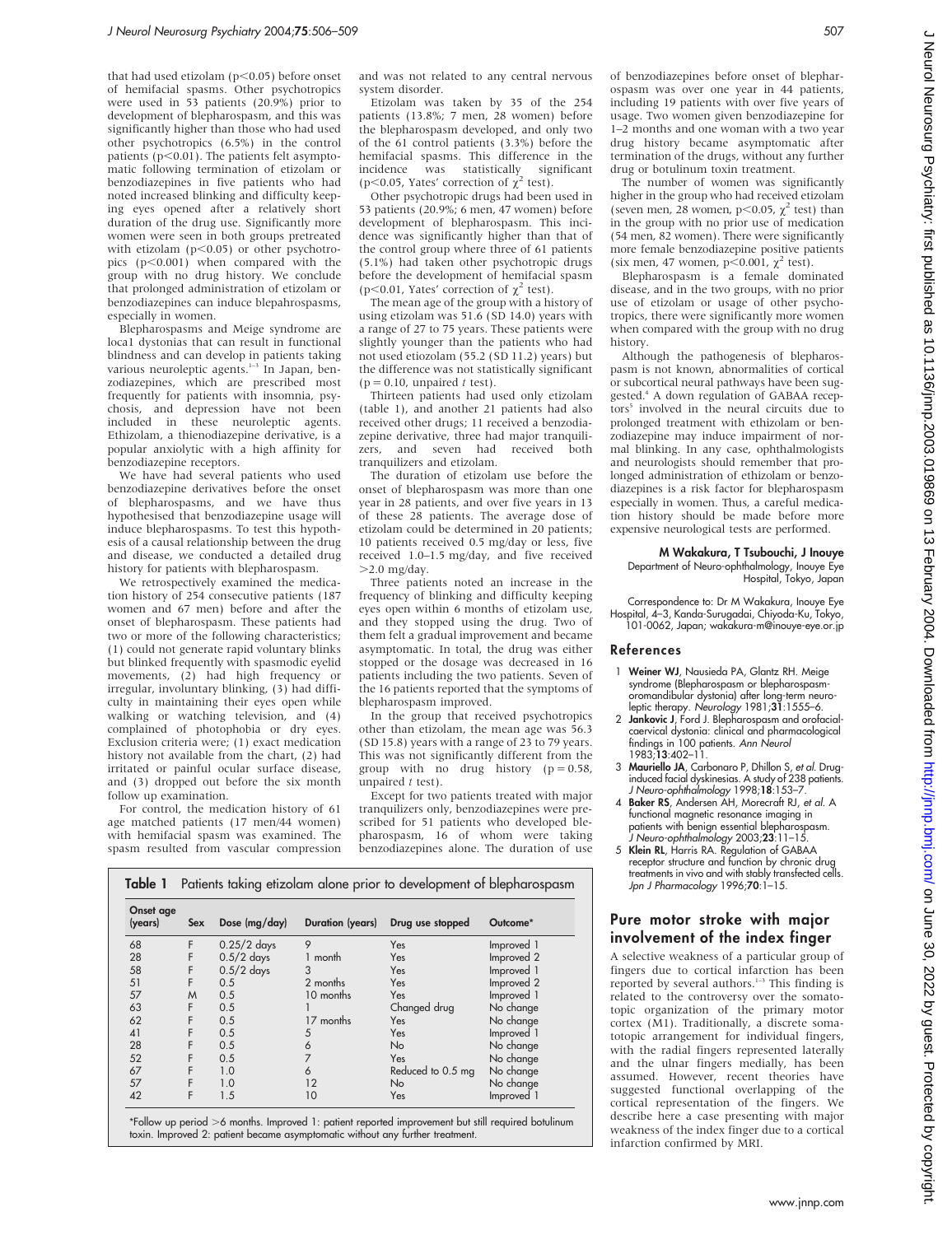## Case report

A 71 year old right handed man noted difficulty in using his toothbrush one morning. He complained of weakness in his right index finger and was admitted to our hospital on the day of onset. He had no previous illnesses nor risk for stroke. Neurological examination revealed the following muscle weaknesses: extension, abduction, and adduction of the right index finger (2-/5 as scored by the Medical Research Council (MRC) grading system); radial abduction of the middle finger (3/5); and 4/5 for extension of the middle finger, abduction of the little finger, and flexor digitorum profundus of the index finger. Strength was normal for the other finger movements, including all directions of thumb movement, and wrist, elbow, and shoulder movements were also completely normal. He had no sensory deficits, including no deficit in combined sensations. There was no evidence of apraxia. Deep tendon reflexes were normal; the Babinski sign was negative on both sides. There were no significant laboratory abnormalities, and electrocardiography and echocardiography<br>were normal. Carotid ultrasonography  $\overrightarrow{C}$ arotid ultrasonography revealed a small plaque echo in the left common carotid artery. Needle EMG of the right first dorsal interosseus muscle, performed on the first day, showed a pattern consistent with central weakness. A brain MRI performed on the fifth day of admission revealed two hyperintense spots in the precentral knob and the subcortical white matter, by both diffusion-weighted and T2 weighted images, indicating an acute ischaemic stroke (fig 1). His symptoms began to improve within one week, and largely resolved in two weeks.

### **Discussion**

This case presented with a predominant weakness of the index finger; needle EMG revealed unequivocal central weakness. An MRI demonstrated two acute strokes, in the contralateral subcortical white matter and precentral knob, respectively. However, we

suggest that the latter was responsible for the symptoms, in that the precentral knob is associated with the motor hand area.<sup>4</sup> In addition, it is difficult to conceive of a mechanism whereby such selective weakness could be caused by a subcortical lesion.

Earlier studies proposed discrete M1 somatotopy for individual finger movements, arranged with the thumb most lateral and the little finger most medial, as illustrated by the renowned homunculus of Penfield.<sup>5</sup> However, more recent studies, using either cortical stimulation in monkeys or functional MRI in humans, have mostly demonstrated a dispersed and overlapping representation over a rather wide M1 area for finger and hand movements.

Patients with small cortical lesions can provide additional information on this issue. Several authors have reported examples presenting with predominant weakness of a particular finger or group of fingers; most presented with predominant weakness of either the thumb or the little finger.<sup>1</sup> Schieber emphasised that they had identified no cases, either in their own experience or in the literature, with the greatest weakness in the index, middle, or ring fingers, and with stronger fingers on either side.<sup>1</sup> He also stated that in no instance was a single digit more than one unit on the MRC scale weaker than the other four digits. The only exceptions hitherto may be the two cases reported by  $Kim<sup>2</sup>$  and Kim *et al*,<sup>3</sup> showing the greatest or isolated weakness in the index finger; but the strength of the index finger was only mildly affected (4/5) in both patients. Therefore, clear evidence for discrete somatotopy for individual fingers is lacking, although a lateromedial gradient in cortical representation for the fingers from the radial to the ulnar side has been suggested.<sup>1</sup>

The present case is unique in presenting with prominent weakness of the index finger (2-/5), sparing the thumb and largely sparing the fingers on the ulnar side. Another interesting feature is the clear dissociation between the weak extension and adduction/



Figure 1 T2-weighted (A) and (D), fluid attenuated inversion recovery (B) and (E), and diffusion weighted (D) and (F) MRI images are shown for the two axial slices. Two small high intensity spots were identified in the precentral knob (A–C) and at the subcortical white matter (D–F).

abduction movements  $(2-/5)$  v the almost preserved flexion (4/5 or 5/5) of the index finger. The classical experiment by Penfield<sup>5</sup> indicated that certain cortical points did produce, although rarely, an isolated movement of a single finger. The present result suggests that there is a localised area predominantly responsible for the movement of a single finger, at least for the index finger, as well as for the specific direction of movement.

# M Kobayashi, M Sonoo, T Shimizu

Department of Neurology, Teikyo University School of Medicine, Tokyo, Japan

Correspondence to: M Sonoo, Department of Neurology, Teikyo University School of Medicine, Kaga 2–11–1, Itabashi-ku, Tokyo 173, Japan; sonoom@med.teikyo-u.ac.jp

## References

- 1 Schieber MH. Somatotopic gradients in the distributed organization of the human primary motor cortex hand area: evidence from small infarcts. Exp Brain Res 1999;128:139–48.
- 2 Kim JS. Predominant involvement of a particular group of fingers due to small, cortical infarction. Neurology 2001;56:1677–82.
- 3 Kim JS, Chung JP, Ha SW. Isolated weakness of index finger due to small cortical infarction. Neurology 2002;58:985–6.
- 4 Yousry TA, Schmid UD, Alkadhi H, et al. Localization of the motor hand area to a knob on the precentral gyrus. A new landmark. Brain 1997;120:141–57.
- 5 Penfield W, Boldrey E. Somatic motor and sensory representation in the cerebral cortex of man as studied by electrical stimulation. Brain 1937;60:389–443.

## The effect of interferon beta-1a on spasticity in primary progressive multiple sclerosis

It has been suggested that spasticity may be increased in primary progressive multiple sclerosis (PPMS) following treatment with interferon beta. $1$  In an open study using the Ashworth Scale and a reflex scale, Bramanti et al measured change in spasticity in 19 subjects treated with interferon beta-1b and in 19 untreated subjects. An increase in spasticity during treatment was seen in 68% of the treated participants compared with 11% of the untreated participants. To investigate this phenomenon further, we conducted a retrospective analysis of the spasticity studied in the recently published randomised controlled trial of interferon beta-1a in PPMS.<sup>2</sup>

We randomised 50 subjects to receive weekly for two years an intramuscular injection of either interferon beta-1a  $30 \mu g$  (15 subjects); or interferon beta-1a  $60 \mu g$  (15 subjects); or placebo (20 subjects). Following completion of the study, the clinical notes of all cases were reviewed and the occurrence of spasticity documented. Spasticity was not a predetermined outcome, but symptomatic spasticity had been recorded in the notes by the blinded treating physician, including both post-dose spasticity and any independent, sustained increase in the level of spasticity. Any increase in anti-spasticity medication was also documented. Statistical analysis was carried out on an intention to treat basis. Comparisons were made between the placebo and combined interferon group and the individual treatment groups using Fisher's exact test.

Two years of follow up were completed by 49 participants; 43 completed the study on treatment, with the dose having been halved in seven patients.<sup>2</sup> There were no significant